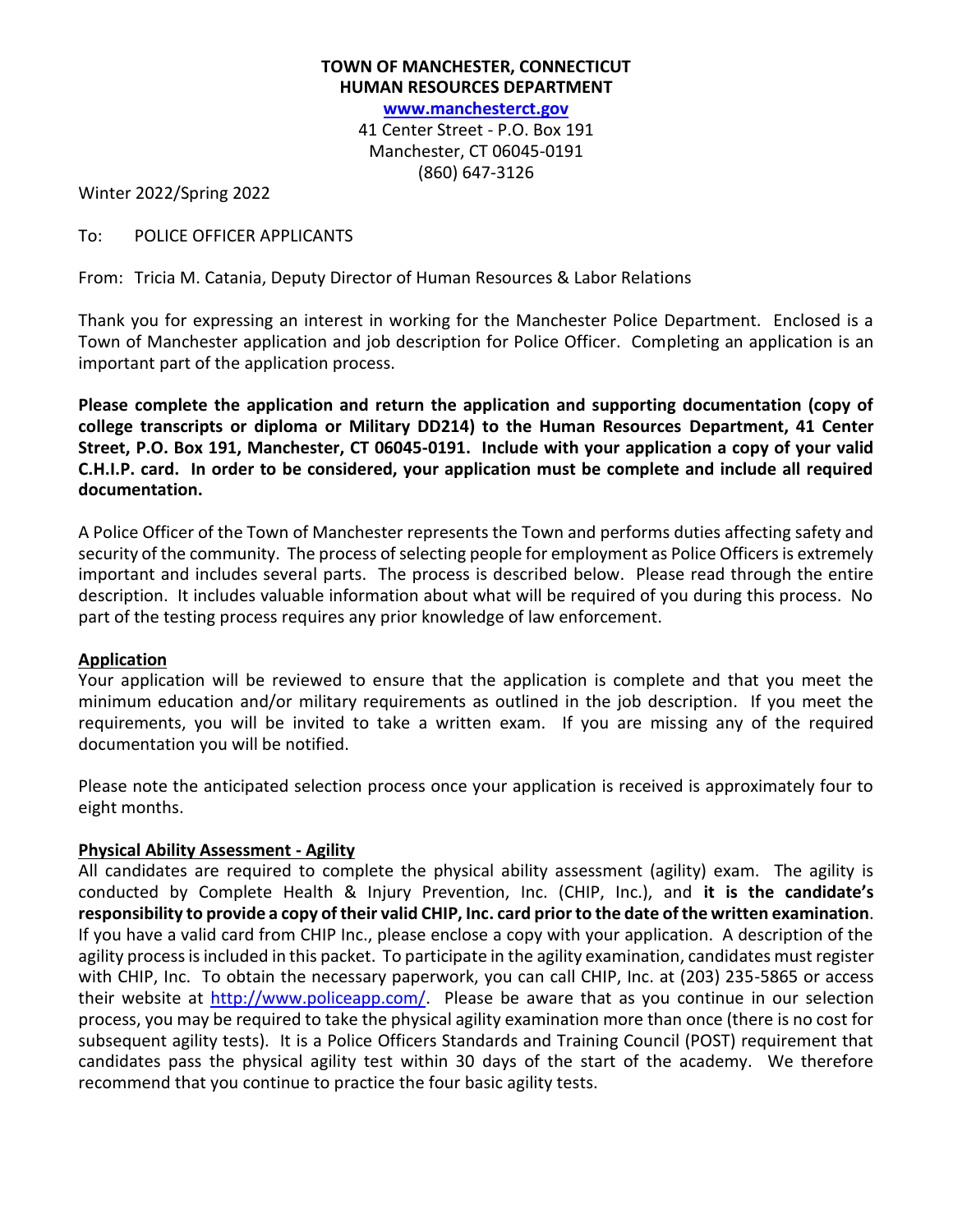## **Police Officer Applicants Continued Page 2**

## **Written**

The written examination tests your basic reading, writing and math skills along with your attitude toward police work. The minimum passing score on the written examination is set at 70%. Written examinations are scheduled every two to three months. Upon completion of the application and supporting documentation, candidates will be notified of the testing date, time and location.

Applicants who are not successful in obtaining a 70% or greater on the written examination will be notified of their scores and may reapply six (6) months from the date of the last written examination.

## **Oral Panel Examination**

The top group of applicants passing the written exam will be invited to participate in an oral panel examination. *Not everyone who passes the written exam is invited to participate in the oral examination*. A minimum score of 70% on the oral examination is required to pass. Candidates who obtain the highest combined written and oral exam scores will be placed on a certification list and are eligible to continue with the next steps of the process. All others passing the examination will be placed on an eligibility list, which means that they may be considered again during the year if any vacancies for Police Officer occur. Applicants who are not successful in obtaining a 70% or greater on the oral panel examination will be notified and may reapply six (6) months from the date of the last oral panel examination.

#### **Assessment Center**

Upon successfully passing the Written and Oral Examination the top ten candidates may be invited to participate in an Assessment Center, which includes job-related, role playing through individual exercises that simulate conditions and situations that a police officer would encounter on the job. Passing score for this portion of the testing process is 70%.

## **Chief's Interview**

Upon successfully passing the Written/Oral and Assessment Center, the top candidates will be placed on the Certification List and be forwarded to the Police Chief, who is the hiring authority.

## **Comprehensive Background Investigation**

The Police Department will conduct a thorough background investigation on those candidates under active consideration who are on the certification list. It will include a polygraph examination as well as checking work, school and personal references, military and police records, a credit check, obtaining information on a candidate as an applicant to other police departments and other sources as necessary. Rejection from a police hiring process in another community may be the basis for disqualification in this process. Participation in illegal activities, including narcotics use, will be investigated regardless of whether those activities resulted in conviction of a crime. Results of this investigation will have a major impact on whether you are hired. The Chief of Police has the discretion to hire anyone from within the certified group who is not disqualified based on background or other test results.

## **Medical Examination**

A post-offer physical examination, including a test for drugs of abuse, and a stress test will be required of finalists. At that time, if you wear glasses, you must provide a certificate from your optometrist stating your corrected vision in each eye. The Town requires a minimum of 20/30 corrected vision in